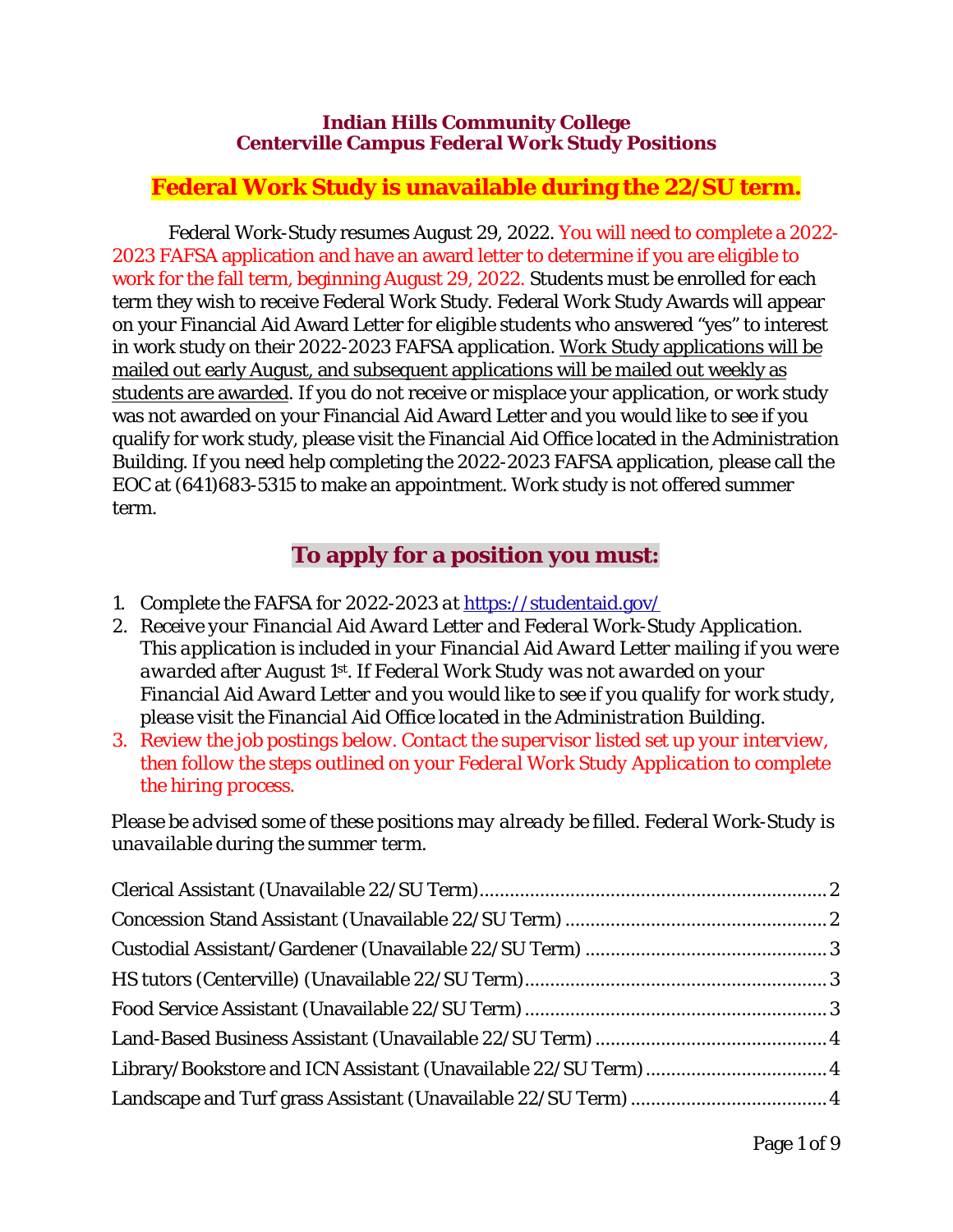| Receptionist/Secretary Assistant - Administration Building (Evening) (Unavailable |  |
|-----------------------------------------------------------------------------------|--|
| Receptionist/Secretary Assistant - Administration Building (Daytime) (Unavailable |  |
|                                                                                   |  |
|                                                                                   |  |
|                                                                                   |  |
|                                                                                   |  |
|                                                                                   |  |
|                                                                                   |  |
|                                                                                   |  |

<span id="page-1-0"></span>*Department:* Faculty Office Building Clerical Assistant (Unavailable 22/SU Term)

*Job Duties:* Typing notes and handouts for students, making photocopies, general cleaning, and other duties as assigned. This position requires a student that has a strong sense of confidentiality and reliability.

*Qualifications/Special Skills:* Reliable, good typing and computer skills. Good communication skills.

*Days Needed:* Monday-Thursday *Hours Needed:* 7:15 am-4:45 pm; Maximum of 20 hours per week *Supervisor:* Patricia Babbitt *Phone:* 641-856-2143, x2241 *Email:* Patricia.Babbitt@indianhills.edu

# *Department:* Athletics

# <span id="page-1-1"></span>Concession Stand Assistant (Unavailable 22/SU Term)

*Job Duties:* Assist Concession Stand Manager at Pat Daugherty Field with operation of concession stand during home baseball games during the spring season. Must be able to work independently, work with public and be dependable. Flexible scheduling is a must. Perform food preparation, food and beverage sales and all opening and closing procedures of the concession stand under the direction of the Concession Stand Manager. Assist Concession Stand Manager with restocking of items in the concession stand and inform them of items that are low in stock for ordering purposes.

*Qualifications/Special Skills:* 

Reliable, good typing and computer skills.

Good communication skills.

Currently enrolled IHCC student

Punctuality and reliability.

Commitment to excellent customer/client service.

Ability to organize and work independently.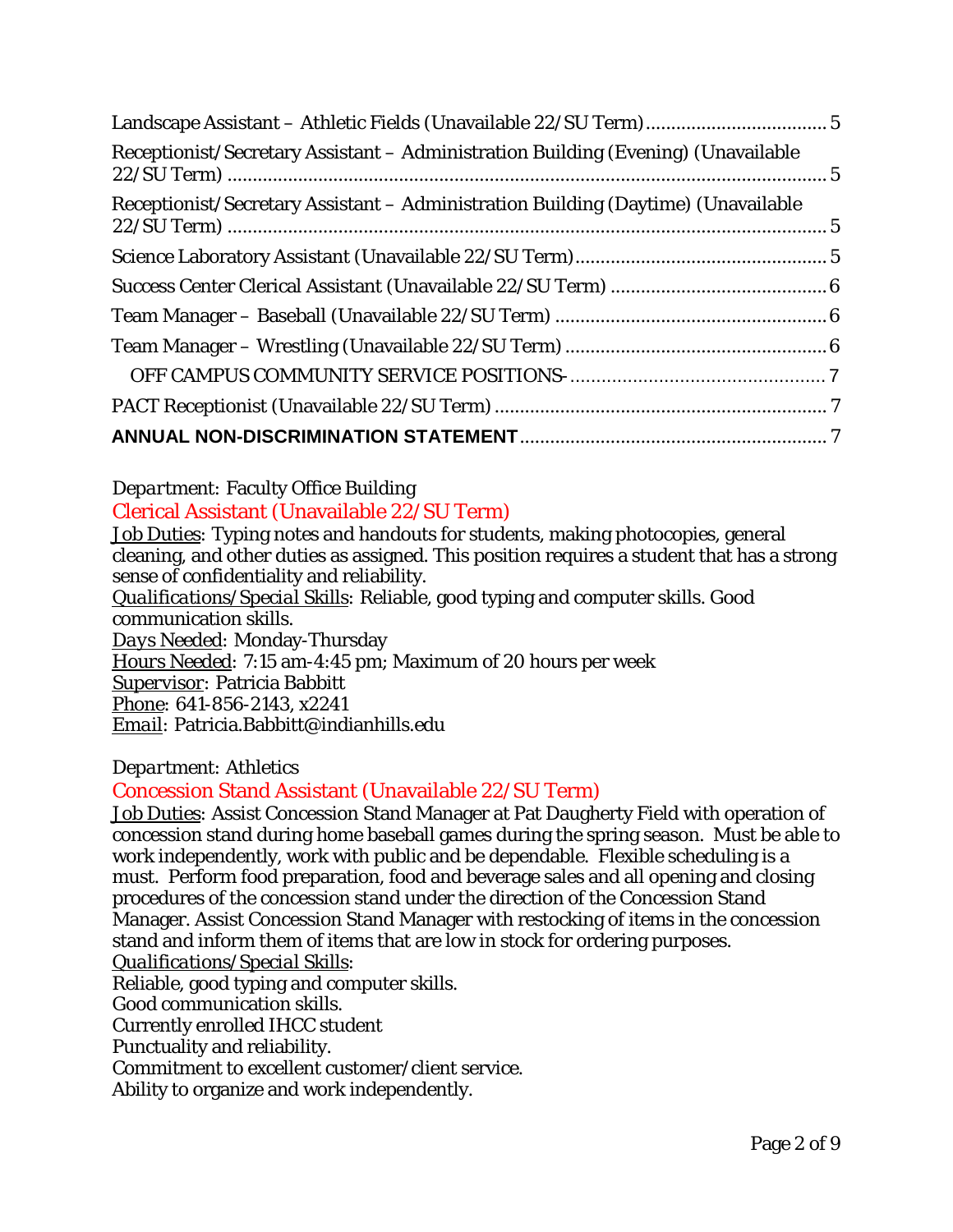Attention to detail. Must be able to lift 20-50 pounds. *Days Needed:* Monday – Sunday *Hours Needed:* Generally afternoons/evenings. Baseball schedule will dictate work schedule; Maximum of 20 hours per week *Supervisor:* Concession Stand Manager *Phone:* 641-856-2143, x2225; Angela Ocker *Email:* Angela.Ocker@indianhills.edu

<span id="page-2-0"></span>*Department:* Maintenance/Building & Grounds Custodial Assistant/Gardener (Unavailable 22/SU Term)

*Job Duties:* Duties include mowing, sweeping, washing windows, picking up garbage, gardening, landscaping, removing snow, wet-mopping floors, vacuuming, weed trimming, mulching, and other duties as assigned. *Qualifications/Special Skills:* Ability to perform some outdoor labor and various building and grounds maintenance. *Days Needed:* Monday-Thursday *Hours Needed:* 7:15 am-4:45 pm; Maximum of 20 hours per week Supervisors: Chris Myers *Phone:* 641-856-2143, x2208 *Email:* Chris.Myers@indianhills.edu

*Department*: Upward Bound

<span id="page-2-1"></span>HS tutors (Centerville) (Unavailable 22/SU Term)

*Job Duties*: Provide homework help to Centerville high school students in the areas of English, Math, Science and Social Studies. *Qualifications/Special Skills*: Need to be proficient in one of the following areas: English, Math or Science. *Days Needed*: Monday - Thursday Hours Needed: 2:30 – 4:30pm *Supervisor*: Gregory Teets *Phone*: 641-856-2143, x2221 *Email:* Gregory.Teets@indianhills.edu

*Department:* Snack Bar

<span id="page-2-2"></span>Food Service Assistant (Unavailable 22/SU Term)

*Job Duties:* Duties include performing various food service-related tasks in the Snack Bar, including: serve students/staff; operate, clean and maintain equipment; cleaning dining room and kitchen area; replenish serving line as necessary; and wash dishes. Must be able to work well with the public. Previous restaurant experience helpful, but not required.

*Qualifications/Special Skills:* Good customer service skills, reliable.

*Days Needed:* Monday-Thursday

*Hours Needed:* 7:15 am-4:45 pm; Maximum of 20 hours per week

*Supervisor:* Laura Tomlin

*Phone:* 641-856-2143, x2217

*Email:* Laura.Tomlin@indianhills.edu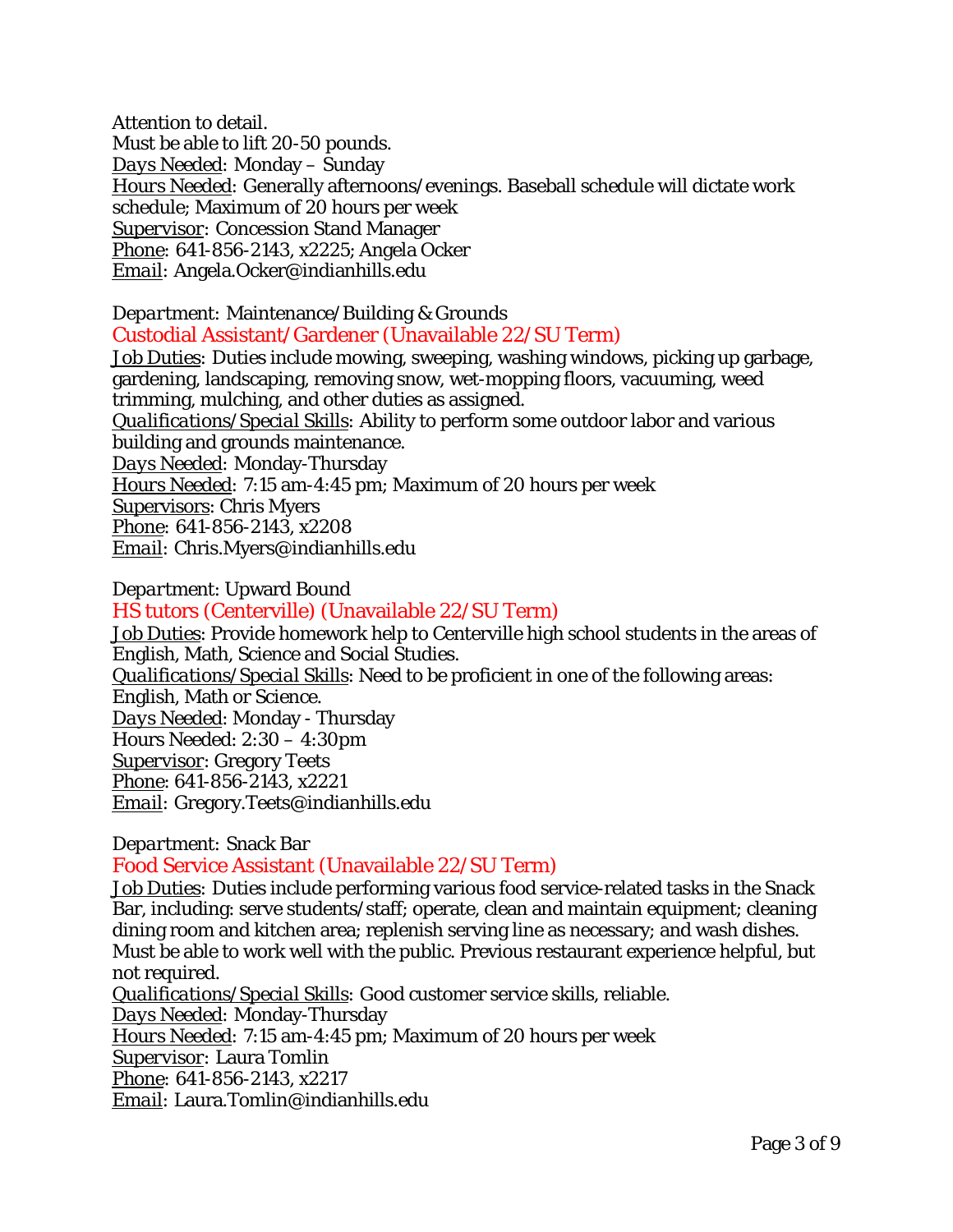#### *Department:* Agriculture

# <span id="page-3-0"></span>Land-Based Business Assistant (Unavailable 22/SU Term)

*Job Duties:* This position requires a lot of general outdoor labor. Duties include cleaning, organizing, planting trees and seed crops, and tree plot maintenance/upkeep. Experience with general farming operations and driving a tractor preferred but not required.

*Qualifications/Special Skills:* General farming operations preferred. Ability to perform general outdoor labor.

*Days Needed:* Monday-Thursday

*Hours Needed:* 7:15 am-4:45 pm; Maximum of 20 hours per week

*Supervisor:* Brydon Kaster

*Phone:* 641-856-2143, x2216

*Email*: Brydon.Kaster@indianhills.edu

#### *Department:* Library

# <span id="page-3-1"></span>Library/Bookstore and ICN Assistant (Unavailable 22/SU Term)

*Job Duties:* This person must be able to type, have a public service attitude, and be reliable and responsible. He/she will assist in general operations of the public service area of the library, ICN and bookstore. Duties include: assisting patrons, audiovisual needs, cleaning, copying, shelving, typing, answering telephone, keeping areas neat, preparing books for returns, operating computer register/terminals, restocking shelves/racks as needed, opening boxes, checking in shipments, pricing books, monitoring ICN activities and other duties as assigned.

*Qualifications/Special Skills:* Good communication skills, ability to multi-task, reliable, ability to work independently.

*Days Needed:* Afternoon and evenings, Monday-Thursday

*Hours Needed:* 7:15 am-4:45 pm; Maximum of 20 hours per week

*Supervisor:* Deb Worley

*Phone:* 641-856-2143, x2237

*Email*: Deb.Worley@indianhills.edu

### *Department*: Advanced Technology

### <span id="page-3-2"></span>Landscape and Turf grass Assistant (Unavailable 22/SU Term)

*Job Duties:* Duties include: assisting in lab setup, mowing, raking, watering, and monitoring plants in greenhouse, and other duties as assigned related to the Landscape and Turf grass Technology labs.

*Qualifications/Special Skills:* Preferably landscape and turf grass major student.

*Days Needed:* Monday-Thursday

*Hours Needed:* 7:15 am-4:45 pm; Maximum of 20 hours per week

*Supervisor:* Neric Smith

*Phone:* 641-856-2143, x2203

*Email:* Neric.Smith@indianhills.edu

*Department*: Advanced Technology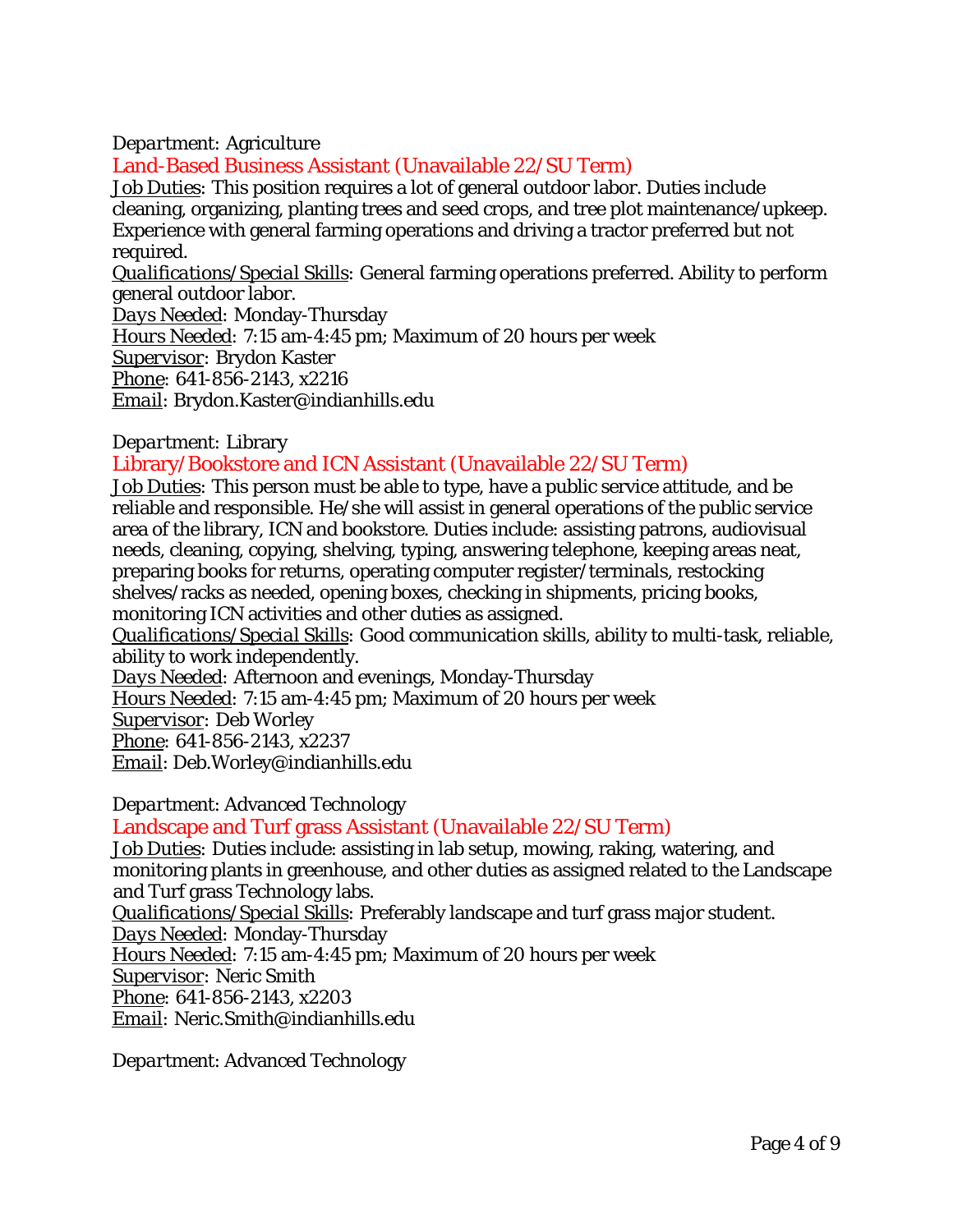# <span id="page-4-0"></span>Landscape Assistant – Athletic Fields (Unavailable 22/SU Term)

*Job Duties:* Duties include: mowing, raking, digging, watering, and other duties as assigned related to maintenance of the IHCC Soccer and Softball fields. *Qualifications/Special Skills:* Preferably landscape and turf grass major student. *Days Needed:* Monday-Thursday *Hours Needed:* 7:15 am-4:45 pm; Maximum of 20 hours per week *Supervisor:* Neric Smith *Phone:* 641-856-2143, x2203 *Email:* Neric.Smith@indianhills.edu

*Department:* Student Services

# <span id="page-4-1"></span>Receptionist/Secretary Assistant – Administration Building (Evening) (Unavailable 22/SU Term)

*Job Duties:* Back-up switchboard and receptionist until 4:45 p.m., mass mailings, copying, data entry/typing, scanning, general cleaning, and other duties as assigned. Hours vary, but sometimes need coverage in the afternoon as well. *Qualifications/Special Skills:* Good communication skills, general office skills, reliable, work independently. *Days Needed:* Monday-Thursday *Hours Needed:* 7:15 am-4:45 pm; Maximum of 20 hours per week *Supervisor:* Angela Ocker *Phone:* 641-856-2143, x2225 *Email:* Angela.Ocker@indianhills.edu

*Department:* Student Services

# <span id="page-4-2"></span>Receptionist/Secretary Assistant – Administration Building (Daytime) (Unavailable 22/SU Term)

*Job Duties:* Back-up switchboard and receptionist, mass mailings, copying, data entry/typing, scanning, general cleaning, and other duties as assigned. Hours vary, but often need coverage over the lunch hours.

*Qualifications/Special Skills:* Good communication skills, general office skills, reliable, work independently.

*Days Needed:* Monday-Thursday

*Hours Needed:* 7:15 am-4:45 pm; Maximum of 20 hours per week

*Supervisor:* Angela Ocker

*Phone:* 641-856-2143, x2225

*Email:* Angela.Ocker@indianhills.edu

*Department:* Science

# <span id="page-4-3"></span>Science Laboratory Assistant (Unavailable 22/SU Term)

*Job Duties:* Science laboratory classroom experience preferred, but not required. The primary duties will include washing glassware, setting up and tearing down labs, caring for plants, cleaning the aquarium and miscellaneous errands as assigned.

*Qualifications/Special Skills:* Preferred science lab experience. Reliable, ability to work independently.

*Days Needed:* Monday-Thursday

*Hours Needed:* 7:15 am-4:45 pm; Maximum of 20 hours per week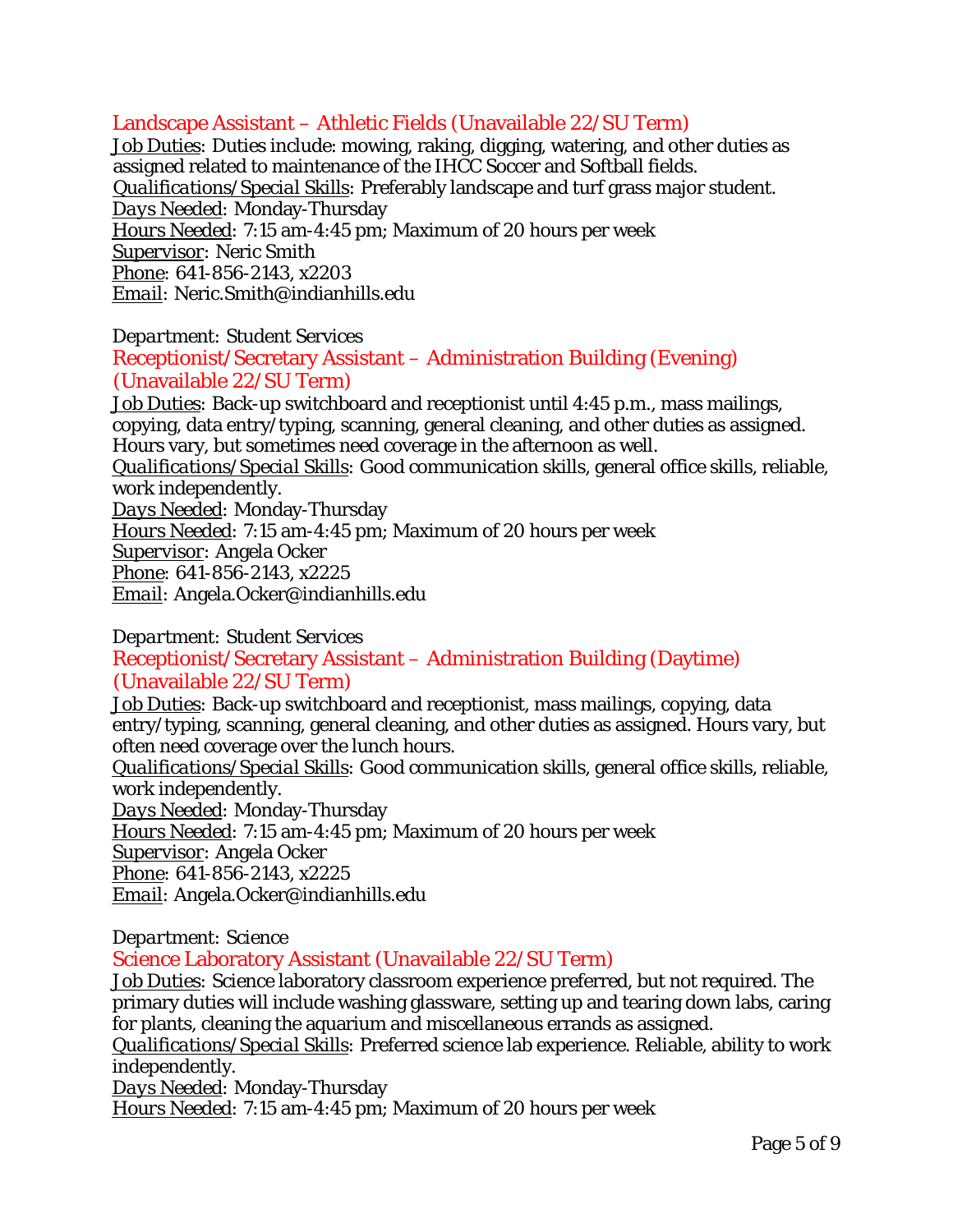*Supervisor:* Chad Gatlin *Phone:* 641-856-2143, x2234 *Email*: Chad.Gatlin@indianhills.edu

#### *Department:* Student Services

<span id="page-5-0"></span>Success Center Clerical Assistant (Unavailable 22/SU Term)

*Job Duties:* Duties include making copies, filing, creating new student folders, typing reports in Word and Excel, organizing bulletin boards, and general cleaning. This position will require someone that's comfortable helping other students on the computer and directing them to the correct person or classroom. *Qualifications/Special Skills:* Good computer and office skills. Good communication skills, reliable. *Days Needed:* Monday-Thursday *Hours Needed:* 7:15 am-4:45 pm; Maximum of 20 hours per week *Supervisor:* Noel Gorden *Phone:* 641-856-2143 x2200

### *Department:* Athletics

# <span id="page-5-1"></span>Team Manager – Baseball (Unavailable 22/SU Term)

*Job Duties:* This position requires someone that has working knowledge of all Microsoft Office programs (Word, Excel, PowerPoint), Apple iPad applications (iScore and Ubersense), and video applications (YouTube, Sony Bloggie Software, Online Video Editing). This student must have the ability to work within the team guidelines, work as a professional within the various offices of the college, and be comfortable reporting any instances that happen on or off the field that would compromise the goals set forth by the coaches and players. Other duties include assisting with team laundry, assisting with team equipment, oversee weight room/conditioning workouts, assisting with field maintenance, preparing coolers of water and arm ice for practice, maintaining the team trainer bag, assisting with fundraiser events, assisting with set up of traveling arrangements and team meals while traveling, and performing other duties as assigned. *Qualifications/Special Skills:* Strong computer skills, good communication skills, reliable. Ability to multi-task. Strong team player.

*Days Needed:* Monday-Thursday

*Hours Needed:* 7:15 am-4:45 pm; Maximum of 20 hours per week

*Supervisor:* Matthew Torrez

*Phone:* 641-856-2143, x2212

*Email*: Matthew.Torrez@indianhills.edu

### *Department:* Athletics

# <span id="page-5-2"></span>Team Manager – Wrestling (Unavailable 22/SU Term)

*Job Duties:* This position requires someone that has working knowledge of all Microsoft Office programs (Word, Excel, PowerPoint), wrestling systems (Trackwrestling and FloArena), and video applications (YouTube). This student must have the ability to work within the team guidelines, work as a professional within the various offices of the college, and be comfortable reporting any instance that happen on or off the mat that would compromise the goals set forth by the coaches and players. Other duties include assisting with team laundry, assisting with team equipment, oversee weight room /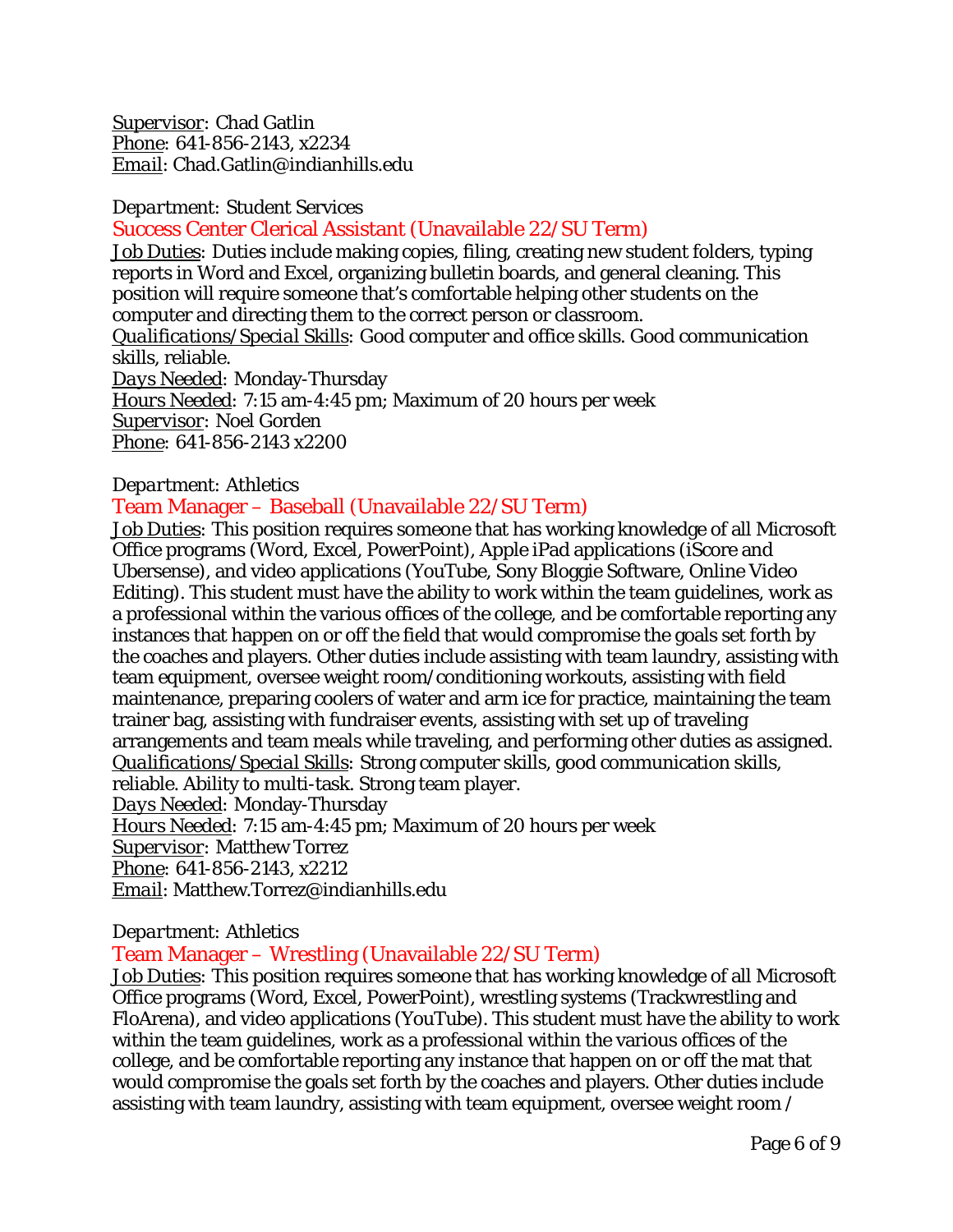conditioning workouts, assisting with mat cleaning, preparing coolers of water and ice for practice, maintaining the team trainer bag, assisting with fundraiser events, assisting with travel arrangements and team meals while traveling, and performing other duties as assigned.

*Qualifications/Special Skills:* Strong computer skills, good communication skills, reliable. Ability to multi-task. Strong team player. *Days Needed:* Monday-Thursday *Hours Needed:* 7:15 am-4:45 pm; Maximum of 20 hours per week *Supervisor:* Cole Spree *Phone:* 641-856-2143, x2251 *Email*: Cole.Spree@indianhills.edu

# <span id="page-6-0"></span>OFF CAMPUS COMMUNITY SERVICE POSITIONS-

<span id="page-6-1"></span>*Department:* PACT (Rathbun Area Chamber of Commerce) PACT Receptionist (Unavailable 22/SU Term)

*Job Duties:* Job requires a friendly person with a good personality with the ability to greet and help people. Receptionist duties including answering the telephone, greeting and assisting patrons, front desk attendant for sign-in, other duties as assigned. *Qualifications/Special Skills:* Reliable, good communication skills, ability to work independently. *Days Needed:* Monday-Thursday *Hours Needed:* 2-4 hours per month *Supervisor:* Mike Matthes

*Phone:* 641-437-4102

# <span id="page-6-2"></span>**ANNUAL NON-DISCRIMINATION STATEMENT**

**Non-Discrimination Policy:** It is the policy of Indian Hills Community College not to discriminate on the basis of race, color, national origin, sex, disability, age (employment), sexual orientation, gender identity, creed, religion, and actual or potential parental, family, or marital status in its programs, activities, or employment practices as required by the Iowa Code §§216.6 and 216.9, Titles VI and VII of the Civil Rights Act of 1964 (42 U.S.C. §§ 2000d and 2000e), the Equal Pay Act of 1973 (29 U.S.C. § 206, et seq.), Title IX (Educational Amendments, 20 U.S.C §§ 1681 – 1688), Section 504 (Rehabilitation Act of 1973, 29 U.S.C. § 794), and Title II of the Americans with Disabilities Act (42 U.S.C. § 12101, et seq.).

Indian Hills Community College offers career and technical programs in the following areas of study: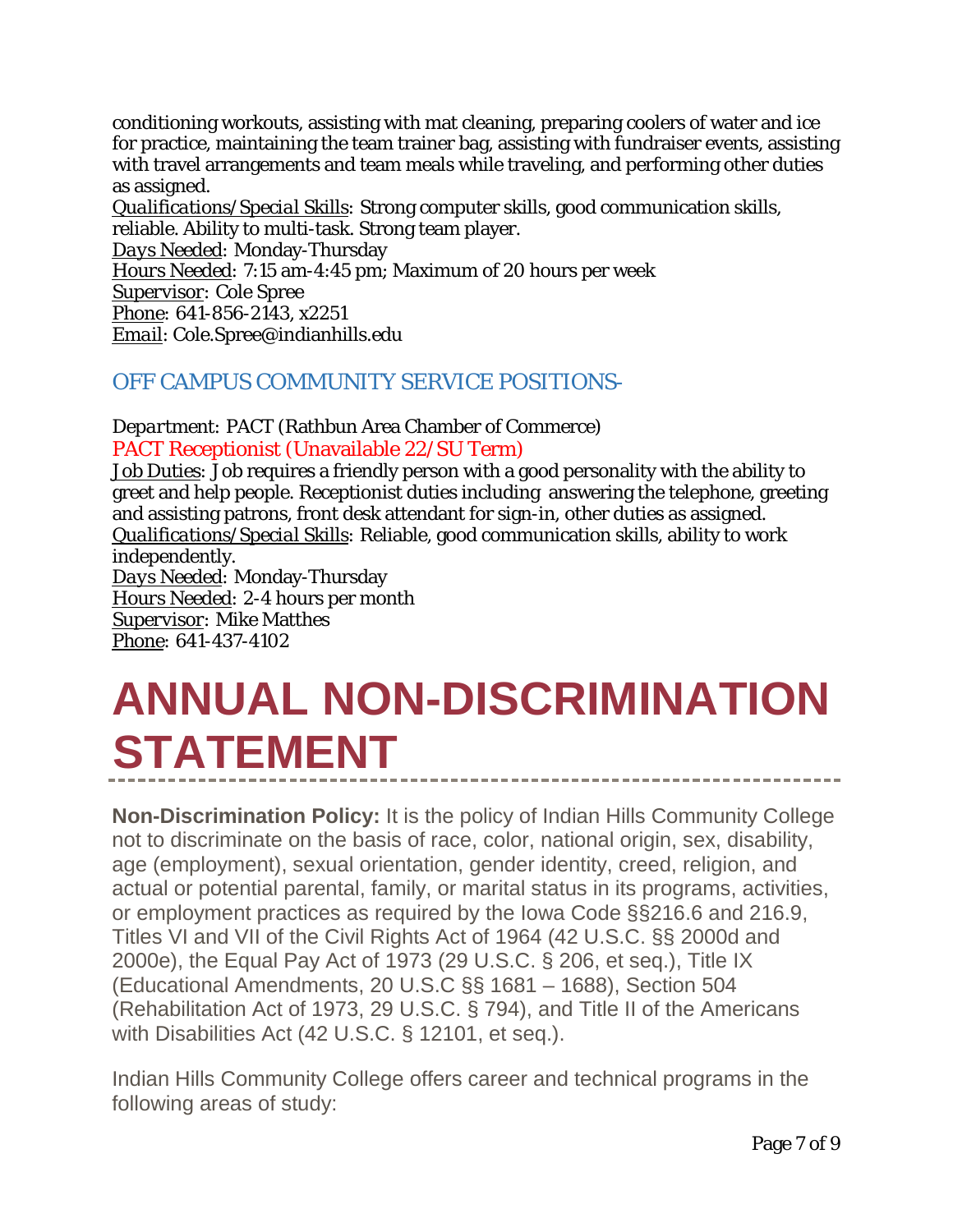- Accounting Assistant
- Associate Degree Nursing\*
- Automotive Technology
- Aviation Maintenance Technology
- Aviation Pilot Training\*
- Avionics Electronic Technician
- Bioprocessing Technology
- Business Specialist
- Business Specialist Accounting
- Business Specialist Office Management
- Child Care Technician\*
- Clinical Laboratory Assistant\*
- Commercial Driver Training\*
- Computer Accounting
- Computer Networks & Security
- Computer Software Development
- Construction Management
- Construction Technology
- Criminal Justice\*
- Culinary Arts
- Dental Assisting\*
- Dental Hygiene\*
- Diesel Technology
- Electronic Engineering Technology
- Electrical & Renewable Energy Technology
- Emergency Medical Technician\*
- Geospatial Technology
- Grounds Equipment Technician
- Health Information Technology\*
- Healthcare Documentation Specialist\*
- Health Unit Coordinator\*
- Hotel & Restaurant Management
- HVAC & Refrigeration
- Industrial Maintenance
- Interactive Media Technology
- Landscape & Turfgrass Technology
- Laser & Optics Technology
- Machine Technology
- Medical/Insurance Coding\*
- Medical Laboratory Technology\*
- Occupational Therapy Assistant\*